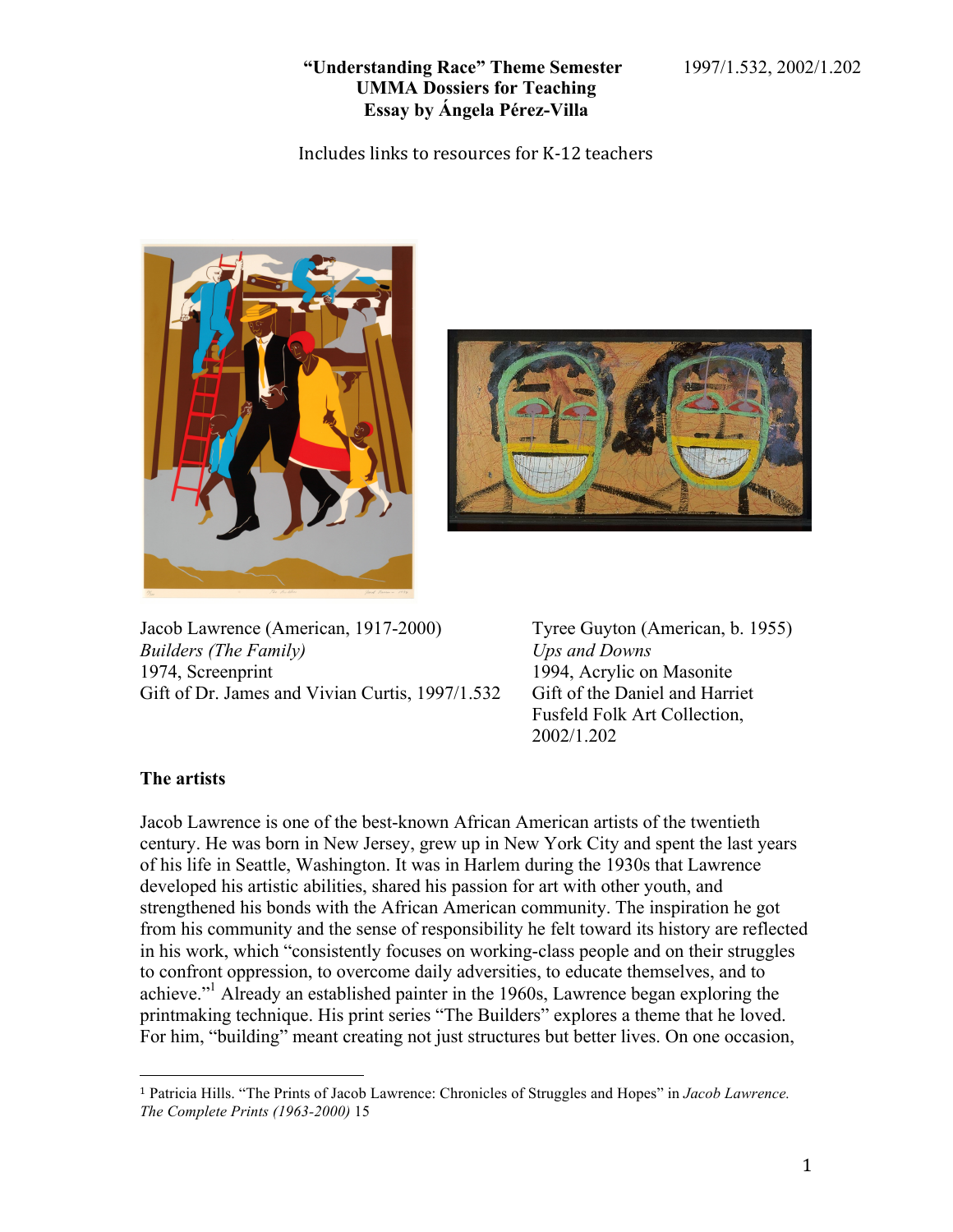Includes links to resources for K-12 teachers

Lawrence stated, "some of my paintings show man's struggle, but building shows the beauty of people working together."<sup>2</sup>

Lawrence's desire to build unity through art is a vision that has appeared in the work of other artists such as that of Tyree Guyton. Guyton was born in Detroit and at the age of nine, his grandfather encouraged him to "paint the world" by giving him his first paintbrush. Guyton studied at the College for Creative Studies in Detroit and his work is animated by his faith in art's ability to connect people and motivate social change. He is most well known for the Heidelberg Project, a multi-media installation begun in 1986 that transformed the streets, buildings and grounds of a neighborhood in one of the most economically and socially challenged areas of Detroit. This project's success was possible through the help and solidarity of Guyton's family and community members whose interest and engagement allowed them to reimagine and reclaim their depressed neighborhood through art. Guyton's Heidelberg Project combines bold abstract painting with recycled materials of all kinds. The motif of faces is a recurring one in the Heidelberg Project and Guyton's other work.

Both Lawrence and Guyton share an uncanny sense of hope that comes across in their artistic work even though they belong to different generations. Just as Lawrence wanted to depict the importance of building strong, harmonious and united black families through his images, Guyton "wanted to transform his neighborhood and revitalize the spirits of the people desensitized by anger and numbed by despair."<sup>3</sup>

# **Technique**

In the early 1960s, Lawrence began exploring various printing methods such as lithography, dry point, etching, and silkscreen. As he experimented with the aesthetic possibilities offered by those methods, his style "evolved from a clear dependence on drawing to an increased emphasis on form and color."<sup>4</sup> In this sense, Lawrence's prints began to display bold areas of flat, solid color that resembled the rich color in his paintings. This characteristic, for example, defines *The Builders, The Family,* a print prompted by Lawrence's 1974 retrospective at the Whitney Museum of Art in New York. For Lawrence, then, printmaking offered aesthetic potential as well as an opportunity to reach out to new audiences.

Guyton's technique is different from that of Lawrence in part because of his concept of art as an interactive social process. The discarded objects that give life to his Heidelberg Project—baby dolls, telephones, vacuums, etc—stand next to assemblages of painted car

 <sup>2</sup> John Duggleby, *Story Painter: The life of Jacob Lawrence* (Chronicle Books, 1998), 48

<sup>3</sup> *Connecting the Dots: Tyree Guyton's Heidelberg Project* (Detroit: Wayne State University Press, 2007), 25

<sup>4</sup> Peter T. Nesbett. "Introduction. Jacob Lawrence: From Paintings to Prints," in *Jacob Lawrence. The Complete Prints (1963-2000), A Catalogue Raisonné* (Seattle: Francine Seders Gallery, 2001), 9.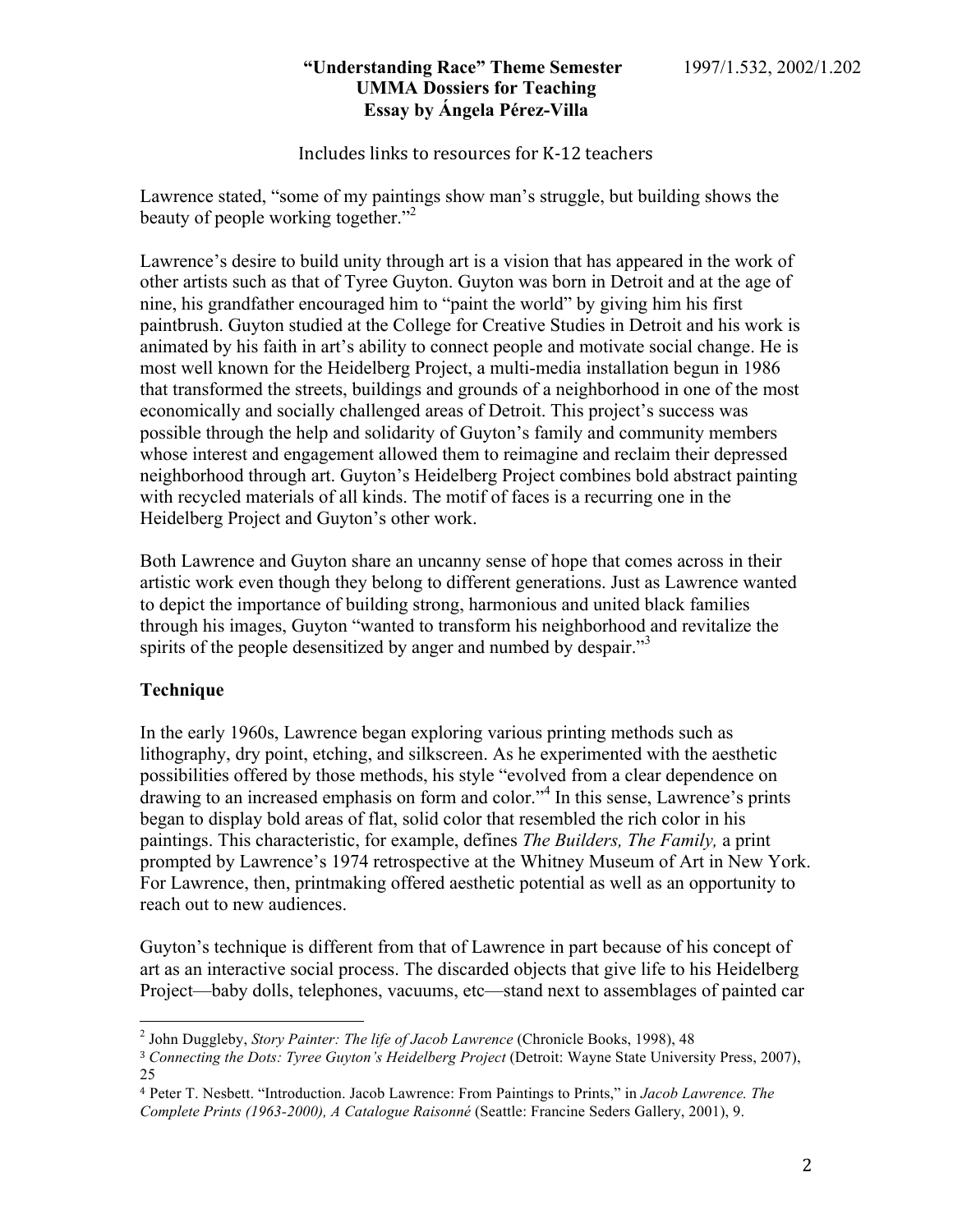Includes links to resources for K-12 teachers

hoods, old furniture and wood which commonly feature human faces. Outside of this installation art, Guyton has used the series format to render narrative and thematic content to his work. Series like *Faces of God* and *Faces in the Hood* depict faces of "people of all races, in all colors, with red hair, black hair, teeth clenched in anger, or expressions beaming with joy."<sup>5</sup>

# **Object information**

In *Builders (The Family),* an African American couple and two children walk by a construction site where black and white men are engaged in their work. The well-dressed family evokes a sense of serenity and purpose. The bold colors offer beautiful contrasts that make it a lively scene. According to Lawrence, "The Builders [theme] came from my observations of the human condition. If you look at a work closely, you see that it incorporates things other than the builders, like a street scene, or a family."<sup>6</sup>

In *Ups and Downs*, two abstracted bust-length figures, one male and one female, look directly at the viewer with large smiles against a tan background filled with swirling lines and scribbles. The face and eyes of each figure are outlined in thick green, the mouths in thick yellow. The "whites" of the eyes are red, while the pupils are circles of pale purple. The work gets its title from the purple "tears" that drip down the face of the male figure and upwards on the female figure.

# **Teaching ideas**

General discussion questions:

 

- Describe what you see in Jacob Lawrence's print.
- In what ways does his print promote racial and family unity?
- Explain how the "building" metaphor works in this print?
- What is Lawrence's idea of the "family"? How is it similar or different from popular or scholarly understandings of the black family in the U.S.?
- What do you see in Guyton's painting?
- What kind of emotions are the faces expressing in this painting?
- Given the social context in which Guyton produces his work, what do you think this painting says about his community in Detroit?

**K-12 TEACHERS** for Jacob Lawrence, visit the *Picturing America* website (http://picturingamerica.neh.gov/) for biography, resources and lesson plans on Jacob

<sup>5</sup> Walter Wasacz. "Heidelberg Turns 21" http://www.modeldmedia.com/features/heidel58.aspx

<sup>6</sup> Nesbett, 28